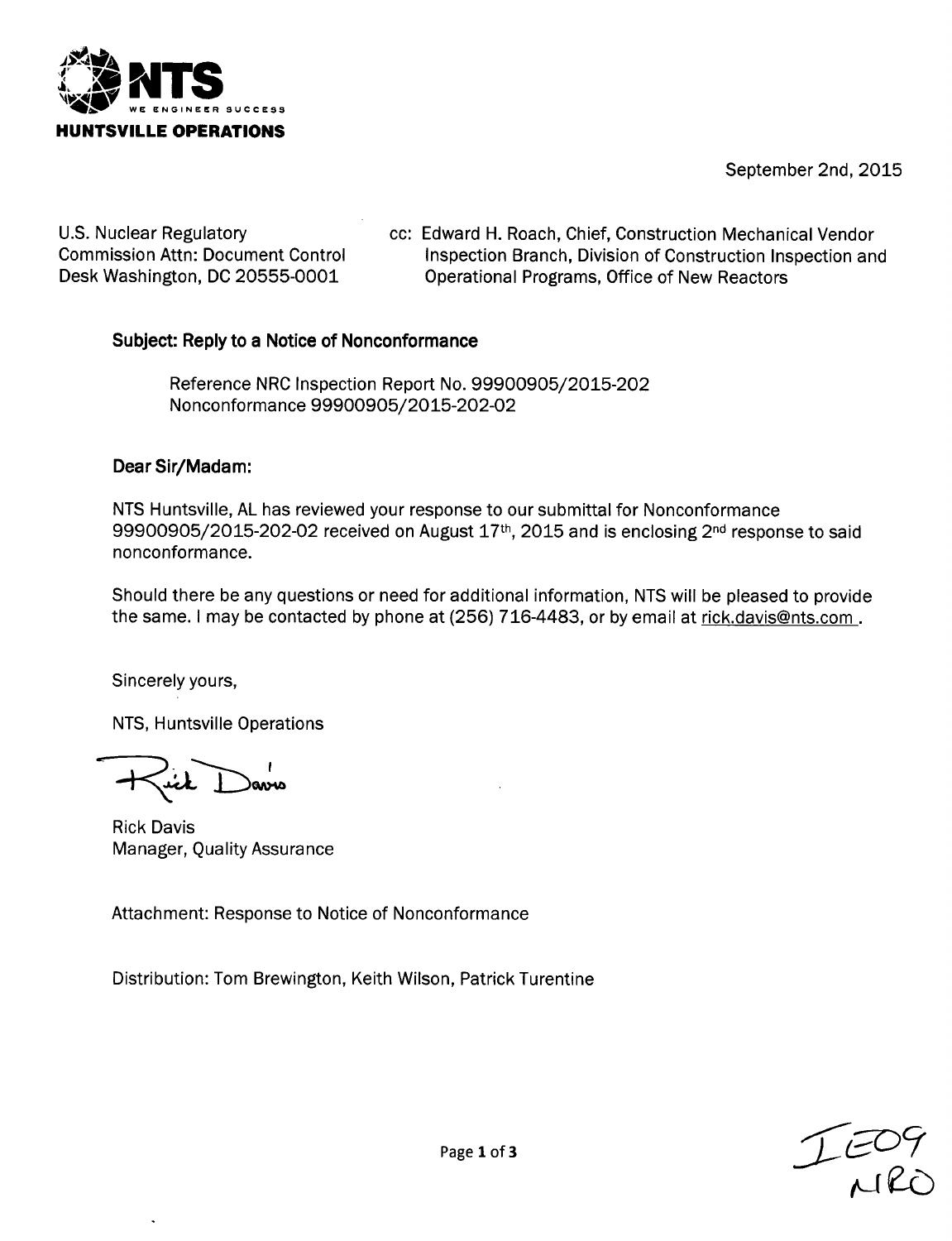Dear Mr. Davis:

Thank you for your July 27,2015, letter in response to the Notice of Nonconformances (NON) that were discussed in the subject U.S. Nuclear Regulatory Commission (NRC) inspection report (IR).

We have reviewed your letter and found that it is not fully responsive to addressing NON 99900905/2015-202-02. Specifically:

1. Your response to NON 99900905/2015-202-02 states, in part, that NTS has discontinued the use of NALCO for the testing of demineralized water until all proper documentation and approval has been accomplished to add this vendor to NTS AVL through performance of a survey of the vendor's processes and QA program. However, NTS did not address an evaluation of potential adverse effects of past use of NALCO to test demineralized water at NTS. Please describe how NTS has evaluated NALCO's processes and testing to provide assurance that prior testing of demineralized water provided acceptable results. Additionally, please describe the extent-of-condition review to determine the potential adverse impact on safety/relief valves that have been exposed to impurities in demineralized water at NTS.

Please provide a written explanation or statement within 30 days of this letter in accordance with the instructions specified in the enclosed NON of inspection report No. 99900905/2015-202. The agency will consider extending the response time if you show good cause for us to do so.

Please contact Mr. Raju B. Patel at 301-415-3511, or via electronic mail at raju.patel@nrc .gov, if you have any questions or need assistance regarding this matter.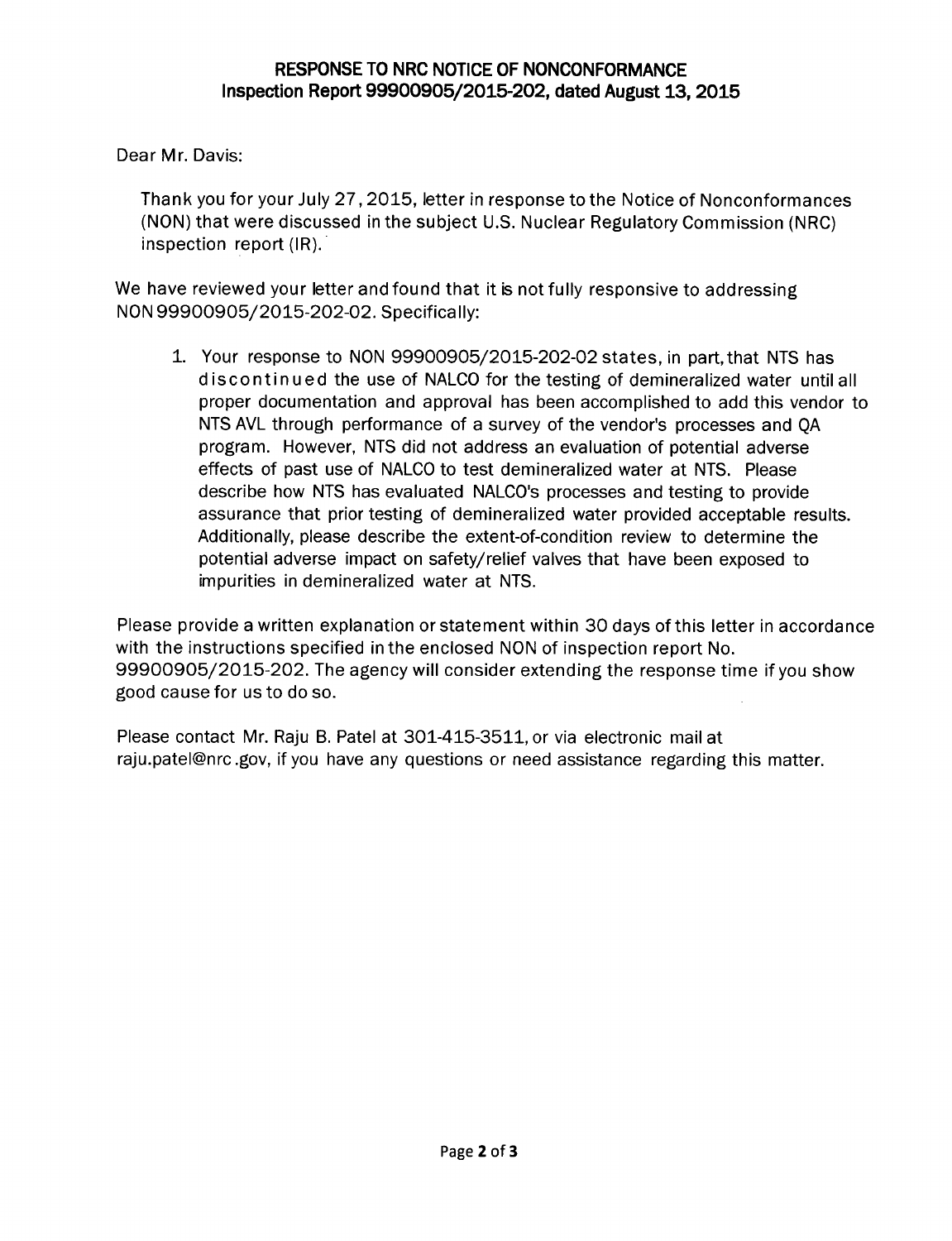### **RESPONSE TO NRC NOTICE OF NONCONFORMANCE Inspection Report 99900905/2015-202-02, dated August 13, 2015**

**(1) NRC Response;** NTS did not address an evaluation of potential adverse effects of past use of NALCO to test demineralized water at NTS.

**NTS Response: NTS has evaluated** any potential adverse effects from using NALCO to test its demineralized water. A sample of deionized water was supplied to a separate vendor (TMC, which is currently on the NTS's AVL) for analysis. The results from TMC analysis were then compared to the NALCO past test results with minimal differences noted (see attached test results). Based on this comparison, it is the opinion of NTS that NALCO test results showed that the demineralized water used for past Huntsville plant operations posed no potential adverse effect to any test specimens or any other customer provided equipment

(2) NRC **Response;** Please describe how NTS has evaluated NALCO's processes and testing to provide assurance that prior testing of demineralized water provided acceptable results.

NTS **Response:** NTS uses city water and maintains its own demineralizer beds and deoxygenation system. This is necessary to protect our boiler/piping system. NTS maintains the demineralized water system and utilized the test results from NALCO for reference only as an over check on water chemistry for protection of the boiler system.

A comparison of water analysis was performed in 2011, sample water was sent to TMC an approved supplier for Wyle/NTS and compared to the analysis provided by NALCO to ensure readings were within guidelines, all readings were satisfactory providing Wyle/NTS with confidence that quality of water was in proper range for demineralized water.

NTS again sent sample water to TMC on August **7th,** 2015 for analysis. NTS then compared the latest NALCO water analysis with analysis from TMC. All readings were satisfactory with minimal differences and within proper range for demineralized water.

(3) NRC **Response;** Additionally, please describe the extent-of-condition review to determine the potential adverse impact on safety/relief valves that have been exposed to impurities in demineralized water at NTS corrective steps that have been taken to avoid noncompliance.

NTS Response: NTS has evaluated any potential adverse impact on its safety/relief valves that have been exposed to impurities in demineralized water at NTS. It is the opinion of NTS that based on existing and past water analysis no impact has been imposed on any of the Safety/Relief valves. NTS concludes that no water exceeded that of demineralized water as provided in Department of Energy Handbook DE-HDBK 1015-2/93 (Principles of Water Treatment), during the time period in which the NALCO water analysis was utilized.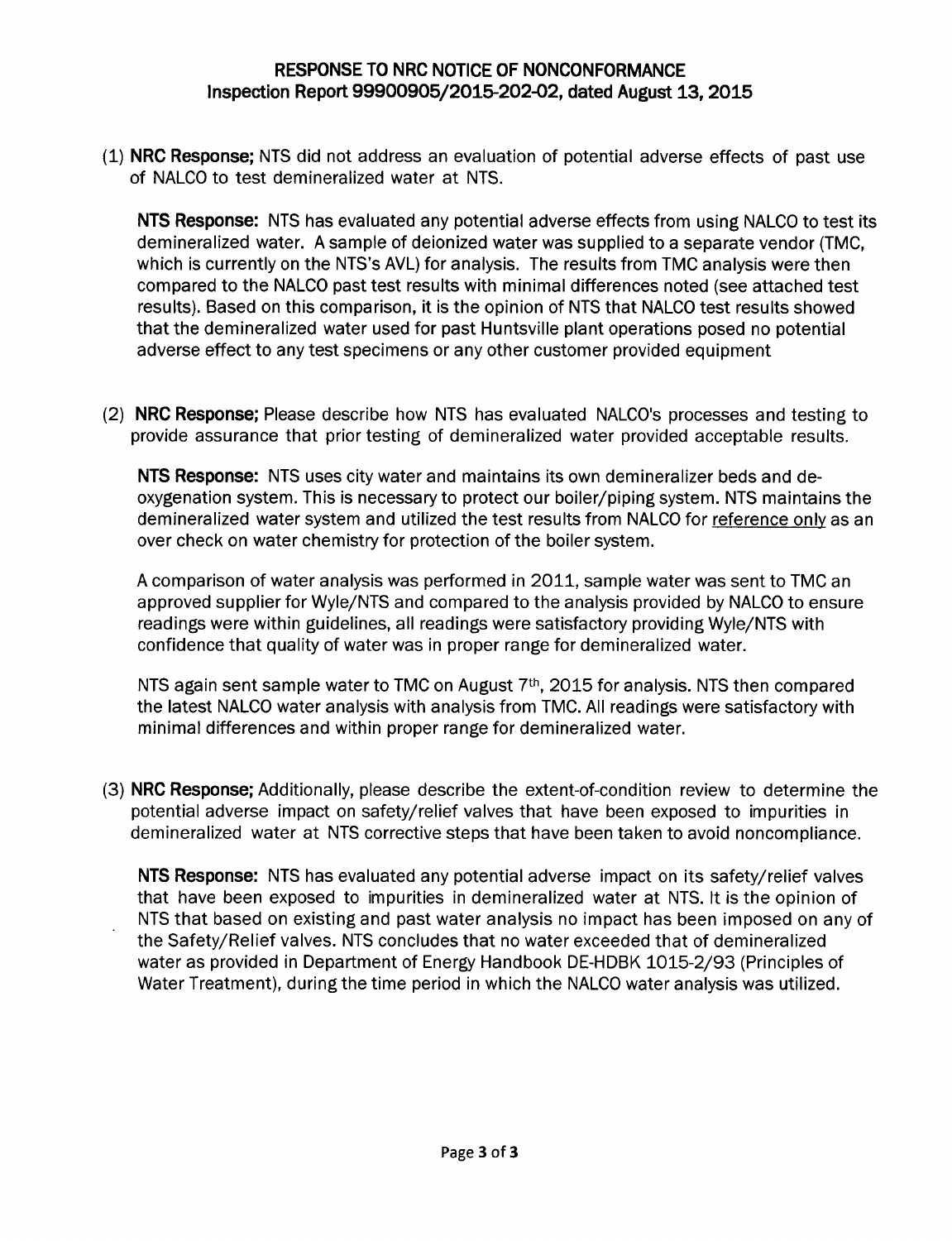# Technical Micronics Control, Inc. **TMC**

## **CHEMICAL ANALYSIS**

**TO:** National Technical Systems 7800 Highway 20 West Huntsville, Alabama *35806*

#### **ANALYTICAL REPORT NO:** 322643 **DATE RECEIVED:** 08-07-15 **DATE REPORTED:** 08-10-15 **COLLECTOR:** Client **P.O. #1:** PRP0036197-3

Attention: Rick Davis

#### **SAMPLE INFORMATION:**

One (1). DI Water Sample for Chemical Analysis

| <b>SAMPLE</b><br><b>INFORMATION</b> | <b>RESULTS OF</b><br><b>INVESTIGATION</b> |                                   |          |                                       |                                  | <b>ANALYSIS</b><br><b>DATE/TIME</b> |
|-------------------------------------|-------------------------------------------|-----------------------------------|----------|---------------------------------------|----------------------------------|-------------------------------------|
| Parameter                           | <b>Method</b>                             | <b>Detection Limit</b><br>/ Units | Result   | <b>Standard</b><br><b>Check Value</b> | <b>Standard</b><br><b>Result</b> |                                     |
| pH                                  | $SM4500-H$ <sup>+</sup>                   | S.U.                              | 4.77     | 4.00<br>7.01                          | 3.98<br>7.01                     | 08-07-15 12:25                      |
| <b>TSS</b>                          | SM 2540 D                                 | 2mg/L                             | $\leq$   | <b>Blank</b>                          | $<$ 2                            | 08-07-15 15:15                      |
| Turbidity                           | SM 2130 B                                 | .005 NTU                          | 0.82     | 1.0                                   | 0.98                             | 08-07-15 11:40                      |
| Conductivity                        | SM 2510 B                                 | $.01$ umhos                       | $7***$   | 1412                                  | 1400**                           | 08-07-15 12:15                      |
| Fluoride                            | <b>HACH 8029</b>                          | $0.02$ g/L                        | 0.08     | 1.0                                   | 1.1                              | 08-07-15 13:30                      |
| Chloride                            | <b>HACH 8113</b>                          | $0.1$ mg/L                        | < 0.1    | 1.0                                   | 1.1                              | 08-07-15 15:00                      |
| Nitrate                             | <b>HACH 8171</b>                          | $0.1$ mg/L                        | $0.1$    | 1.0                                   | 1.0                              | 08-07-15 15:30                      |
| o-Phosphate as P                    | <b>SM4500 P</b>                           | $0.06$ mg/L                       | $0.06$   | 1.0                                   | 0.981                            | 08-07-15 16:00                      |
| Sulfate                             | <b>HACH 8051</b>                          | $2 \text{ mg/L}$                  | $\leq$   | 2                                     | 2                                | 08-07-15 14:30                      |
| Total Hardness as CaCO <sub>3</sub> | SM 2340 B                                 | $0.141$ mg/L                      | $0.141$  | 2.916                                 | 2.913                            | 08-09-15 11:00                      |
| Calcium as CaCO <sub>3</sub>        | SM 2340 B                                 | $0.0175$ mg/L                     | 0.0175   | 2.497                                 | 2.492                            | 08-09-15 11:00                      |
| Magnesium as CaCO <sub>3</sub>      | SM 2340 B                                 | $0.1235$ mg/L                     | < 0.1235 | 0.4188                                | 0.4209                           | 08-09-15 11:00                      |
| Calcium                             | EPA 6010 B                                | $0.007$ mg/L                      | 0.007    | 1.0                                   | 0.998                            | 08-07-15 16:00                      |
| Copper                              | EPA 6010 B                                | $0.01$ mg/L                       | $0.01$   | 1.0                                   | 1.003                            | 08-07-15 16:00                      |
| Iron                                | EPA 6010 B                                | $0.01$ mg/L                       | $0.01$   | 1.0                                   | 1.005                            | 08-07-15 16:00                      |
| Magnesium                           | EPA 6010 B                                | $0.03$ mg/L                       | < 0.03   | 0.1                                   | 0.1005                           | 08-07-15 16:00                      |
| Potassium                           | EPA 6010 B                                | $0.02$ mg/L                       | $0.02$   | 1.0                                   | 0.989                            | 08-07-15 16:00                      |
| Silicon*                            | EPA 6010 B                                | $0.02$ mg/L                       | $0.02$   | 0.5                                   | 0.503                            | 08-07-15 16:00                      |
| Sodium                              | EPA 6010 B                                | $0.02$ mg/L                       | 0.034    | 1.0                                   | 1.029                            | 08-07-15 16:00                      |

\* SHICON IS NOT TOTAL SHIC

\*\* To 3 significant figures.<br>\*\*\* Water with a conductivity of 7 umhos has an approximate electrolyte contamination of 1.4 to 3.5 mg/L and is considered to be pure - (Department of Energy DE-HDBK 1015-2/93 Principles of Water Treatment).

Analysis performed by: P. Schrader, M. Hinton

Approved for distribution:

 $\bigcap_{i=1}^n$ heady Paul M. Schrader

Laboratory Manager

210 Wynn Drive NW · Huntsville, Alabama 35805-1909 USA · Telephone 256.837.4430 · Facsimile 256.721.9066 · www.tmccorp.com